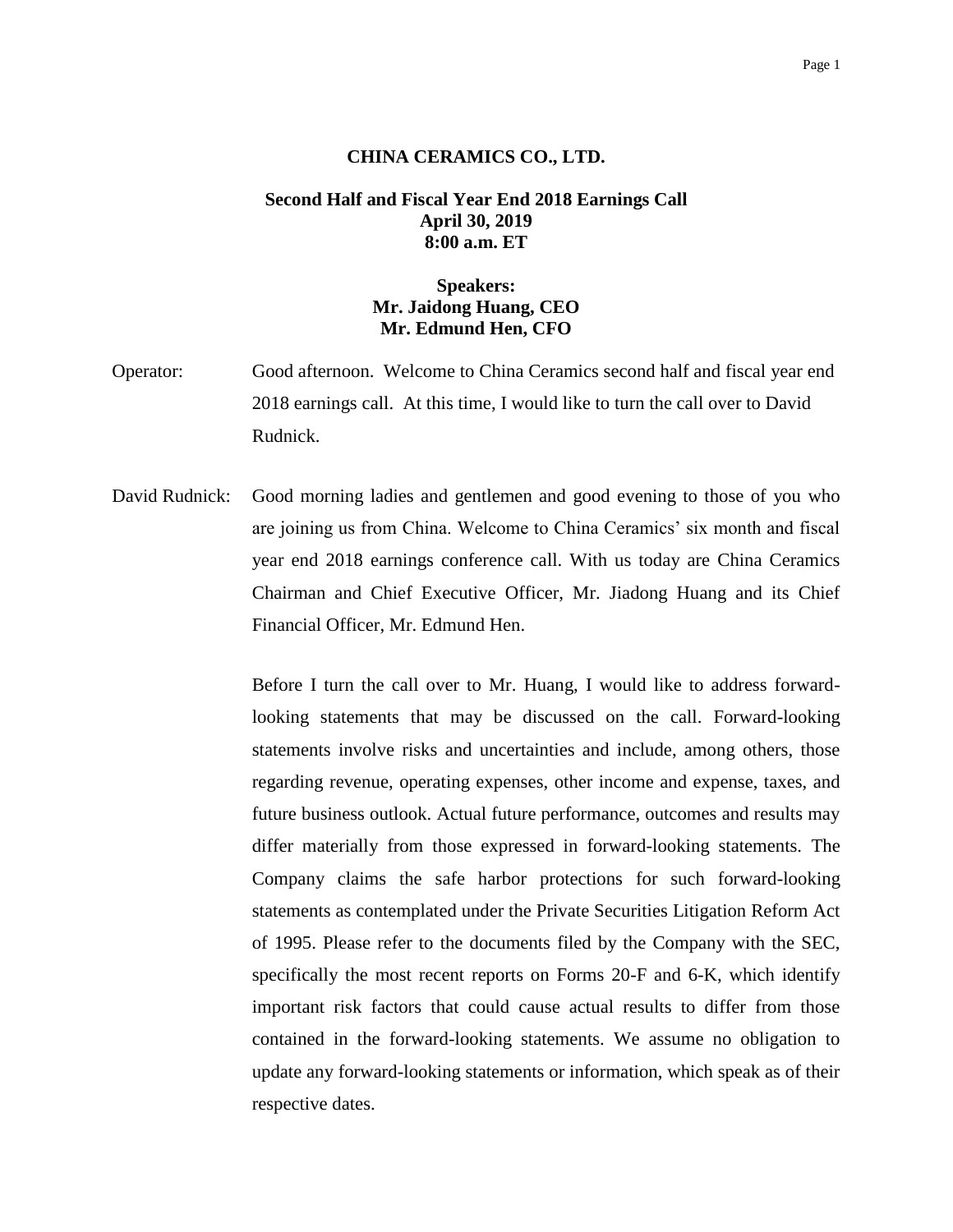And now it's my pleasure to turn the call over to China Ceramics' Chairman and CEO, Mr. Jiadong Huang and China Ceramics' CFO, Mr. Edmund Hen. Sarah Bai will be translating for Mr. Huang. Mr. Huang, you may proceed.

Jiadong Huang: (In Chinese)

Sarah Bao: Thank you, David. On behalf of the company, I would like to welcome everyone to our second half and fiscal year end 2018 earnings conference call.

Jiadong Huang: (In Chinese)

Sarah Bao: During the second half of 2018, we experienced difficult market conditions as compared to the same period of 2017. Our revenue decreased 71% for the second half of 2018 due to a 72% decrease in our sales volume. However, after adjusting for asset write-offs, our cash flow was modestly positive for the second half of the year despite the market slowdown, and our cash flow was reasonably strong for the full year of 2018.

Jiadong Huang: (In Chinese)

Sarah Bao: For the fiscal year 2018, we utilized production facilities capable of producing 16.9 million square meters of ceramic tiles per year out of the Company's effective total annual production capacity of 56.5 million square meters of ceramic tiles. Consistent with our practices in past quarters, we maintained a reduced utilization of existing plant capacity based on the current market environment to keep our operating costs low. We intend to bring additional capacity online as the business environment improves.

Jiadong Huang: (In Chinese)

Sarah Bao: For the remainder 2019, we believe that market conditions will continue to be challenging due to government regulations to stabilize real estate prices and contain real estate development. However, urban renewal projects and an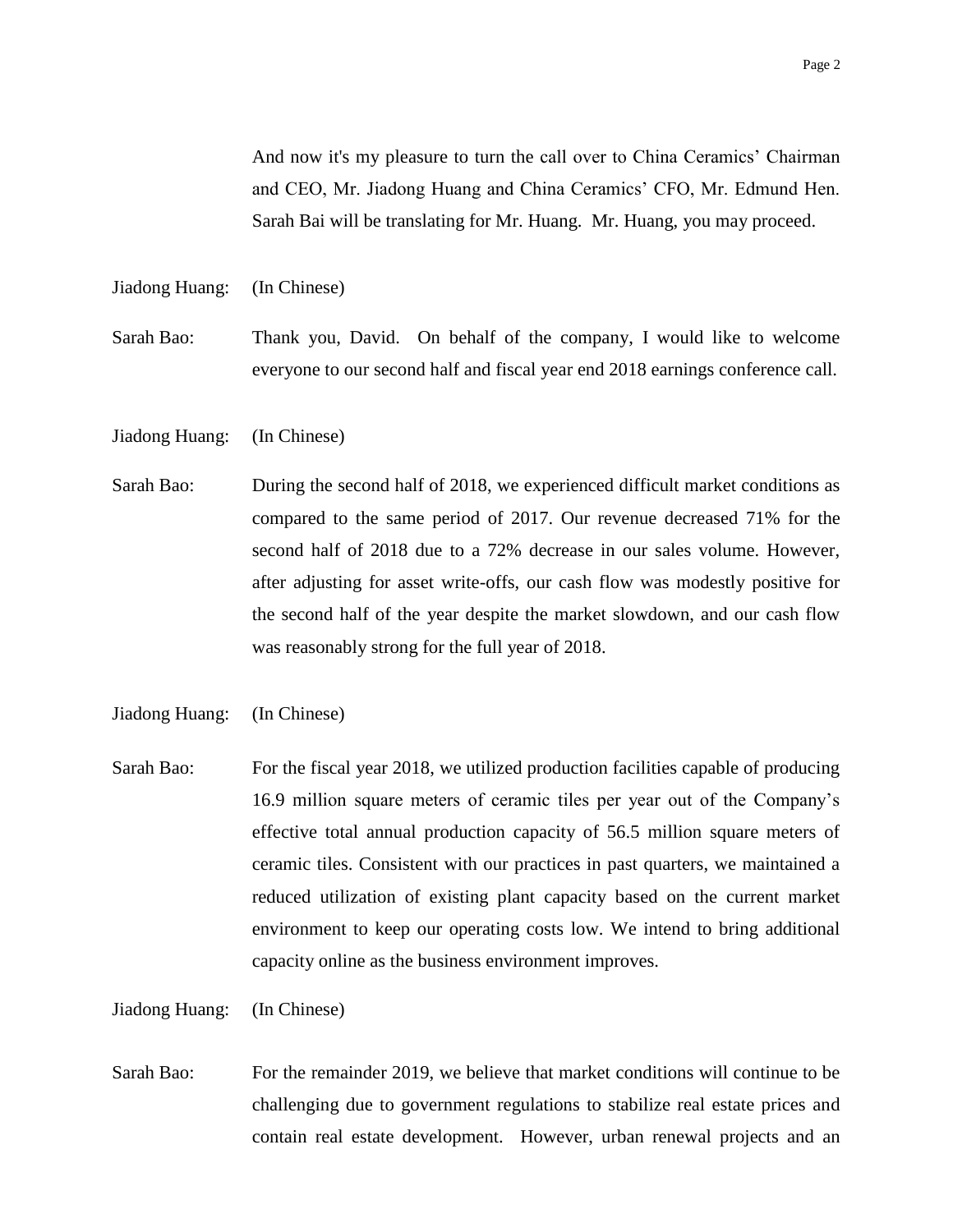improvement in new home prices last month fueled by China's smaller tier cities could represent a potential turnaround in business conditions. In the long-term, we believe our building materials sector will continue to benefit from growth in the real estate sector due to continued urbanization and its importance to China's domestic growth. We plan to capitalize on emerging trends in the sector such as affordable housing initiatives and the Government's promotion of rental properties that could spur future growth.

## Jiadong Huang: (In Chinese)

- Sarah Bao: With that, I would like to turn over the call to the Company's Chief Financial Officer, Mr. Edmund Hen, who will discuss the Company's second half 2018 earnings results in more detail. Thank you!
- Edmund Hen: Thank you Mr. Huang! I will now move on to a more detailed discussion of our financial results for the six months ending December 31, 2018.

Our revenue for the six months ended December 31, 2018 was RMB 142.6 million or US\$ 20.8 million, a decrease of 70.6% from RMB 485.3 million or US\$ 72.7 million for the same period of 2017. The 70.6% year-over-year decrease in revenue was due to the 72.0% decrease in our sales volume for the six months ended December 31, 2018 compared to the same period of 2017.

Gross loss for the six months ended December 31, 2018 was RMB 46.0 million or US\$ 6.7 million as compared to gross profit of RMB 57.8 million or US\$ 8.7 million for the same period of 2017. The gross loss margin was 32.3% for the six months ended December 31, 2018, as compared to an 11.9% gross profit margin for the same period of 2017, which was due to (i) a 72.1% period-to-period decrease in sales volume, and (ii) an increase in the provision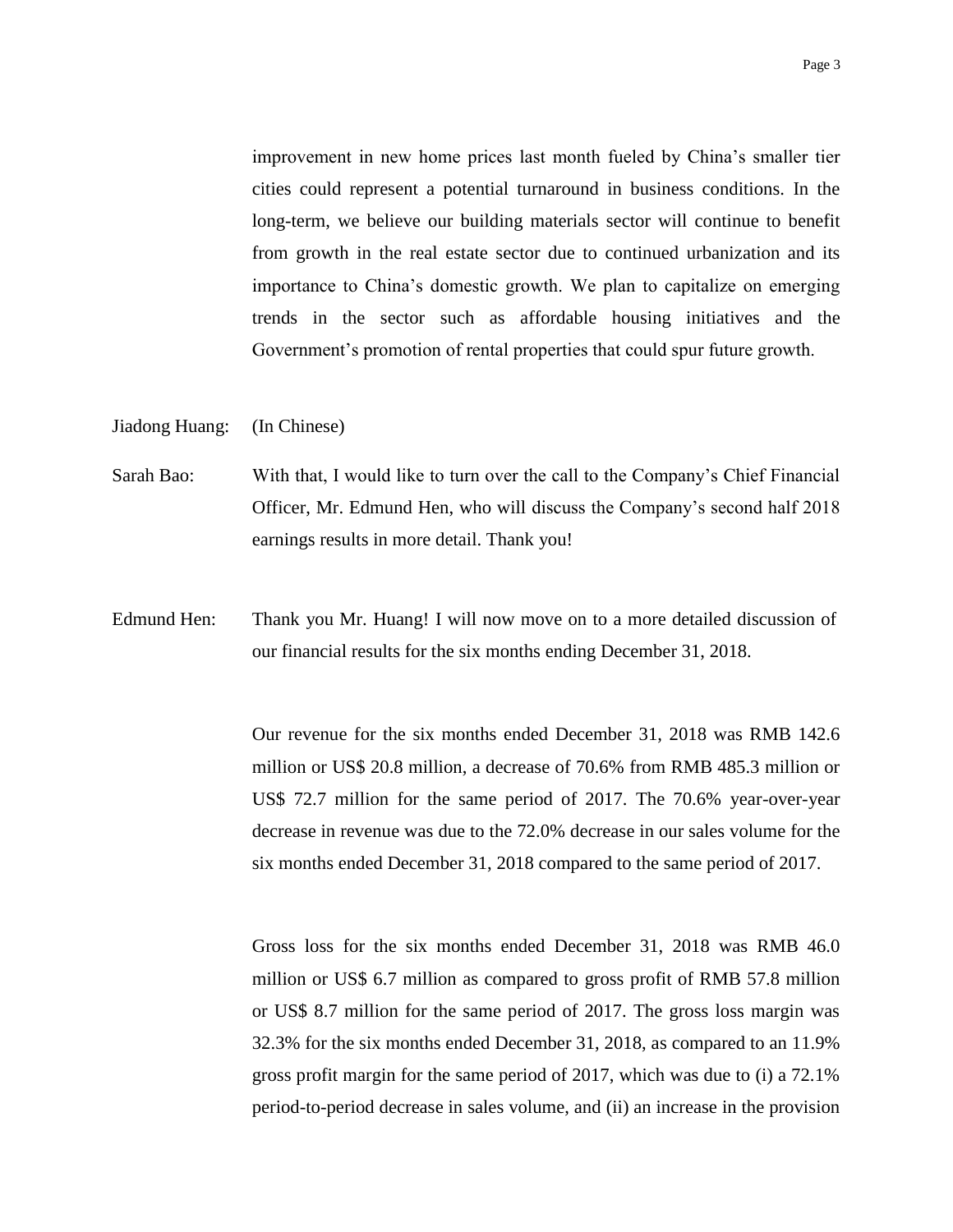for inventory impairment, which was RMB 56.0 million (US\$ 8.2 million) for the six months ended December 31, 2018, as compared to a reversal of inventory impairment of RMB 2.7 million or US\$ 0.4 million for the same period of 2017.

Other income for the six months ended December 31, 2018 was RMB 7.5 million or US \$1.1 million, as compared to RMB 7.3 million or US \$1.1 million for the same period of 2017. Other income mainly consisted rental income the Company received by leasing out one of the production lines from its Hengdali facility pursuant to an eight-year lease contract.

Selling expenses for the six months ended December 31, 2018 were RMB 5.3 million or US \$0.8 million as compared to RMB 6.1 million or US \$0.9 million for the same period of 2017. The year-over-year decrease in our selling expense was mainly due to lower sales during the current period.

Administrative expenses for the six months ended December 31, 2018 were RMB 7.5 million or US \$1.1 million as compared to RMB 8.2 million or US \$0.7 million for the same period of 2017. The year-over-year decrease in administrative expenses was primarily due to a decrease in office and travel expenses.

Bad debt expense for the six months ended December 31, 2018 was RMB 210.1 million or US\$ 30.6 million, as compared to RMB 71.6 million or US\$ 10.8 million for the same period of 2017, with the increase due to the write-off of bad debt due to a rise in uncollectible debt associated with our customers. We believe that we have undertaken appropriate measures to resolve the bad debt expense. We will continue to review each of our customers for credit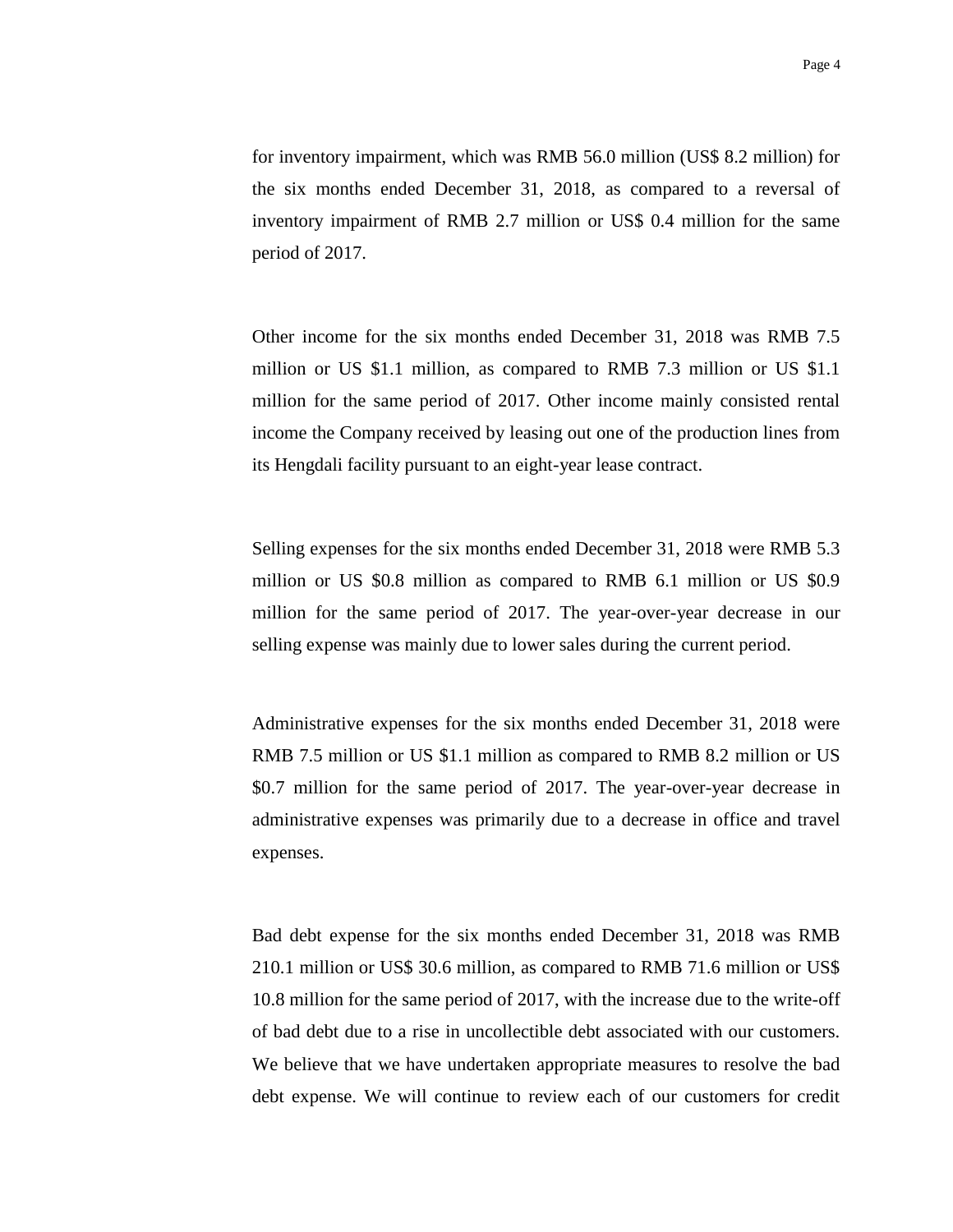quality as well as assiduously test our accounts receivables balances in each upcoming fiscal period.

Loss from asset devaluation resulting from an impairment of non-current assets, fixed assets and land use rights, for the six months ended December 31, 2018 was RMB 85.0 million or US\$ 12.9 million as compared to RMB 36.7 million or US\$ 5.5 million for the same period of 2017. The loss from asset devaluation resulted from an impairment of non-current assets due to decelerating growth in China and an expected contraction in the demand for the Company's products.

Net loss for the six months ended December 31, 2018 was RMB 346.8 million or US\$ 50.6 million as compared to a net loss of RMB 82.2 million or US\$ 12.4 million for the same period of 2017.

Loss per basic and fully diluted share for the six months ended December 31, 2018 were RMB 75.95 or US\$ 11.07, as compared to RMB 24.29 or US\$ 3.66 for the same period of 2017.

Adjusted EBITDA was RMB 10.2 million or US\$ 1.5 million for the six months ended December 31, 2018, adjusted for the write-off of fixed assets and land use rights, the inventory impairment provision, and bad debt expense, as compared to RMB 51.6 million or US\$ 7.8 million, adjusted for the write-offs of fixed assets, slow-moving inventory, and bad debt expense for the same period of 2017.

Turning to our balance sheet, as of December 31, 2018, we had cash and bank balances of RMB 9.0 million or US\$ 1.3 million as compared to RMB 2.3 million or US\$ 0.4 million as of December 31, 2017.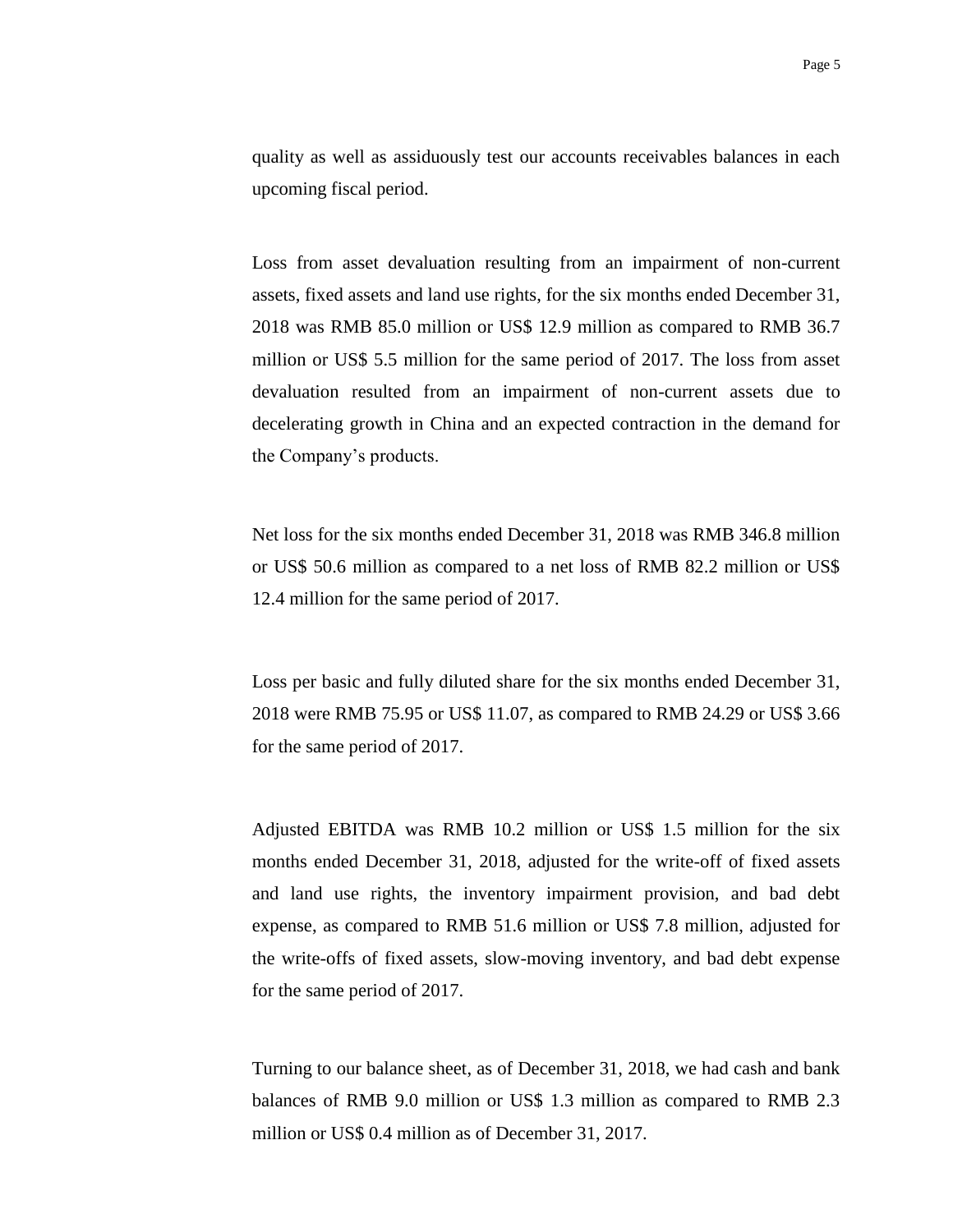As of December 31, 2018, our inventory turn was 117 days as compared to 95 days as of December 31, 2017. We recorded an inventory impairment provision of RMB 56.0 million or US\$ 8.2 million in 2018 and a reversal of an inventory impairment provision of RMB 2.7 million or US\$ 0.4 million in 2017. Subsequent to the inventory impairment for fiscal year 2018, we believe that the value of our current inventories is realizable.

Our trade receivables turnover as of December 31, 2018 was 223 days as compared to 206 days as of fiscal year end 2017. The increase in trade receivables turnover days was primarily due to a continued difficult economic environment which has prompted us to offer extended credit terms to certain customers resulting in a higher trade receivables turnover figure than normal.

Our trade payables turnover was 26 days as of December 31, 2018 as compared to 43 days as of December 31, 2017. The average turnover days was within the normal credit period of one to four months granted by our suppliers.

In terms of our plant utilization and capex,

We utilized plant capacity capable of producing 4.7 million square meters of ceramic tiles for the six months ended December 31, 2018 and 16.9 million square meters of ceramic tiles for fiscal 2018 out of a total annual production capacity of 56.5 million square meters. Our annual production capacity has been reduced from 66 million square meters of ceramic tiles as of December 31, 2017 to 56.5 million square meters of ceramic tiles due to our having retired two old furnaces at the Hengda facility in July of 2018.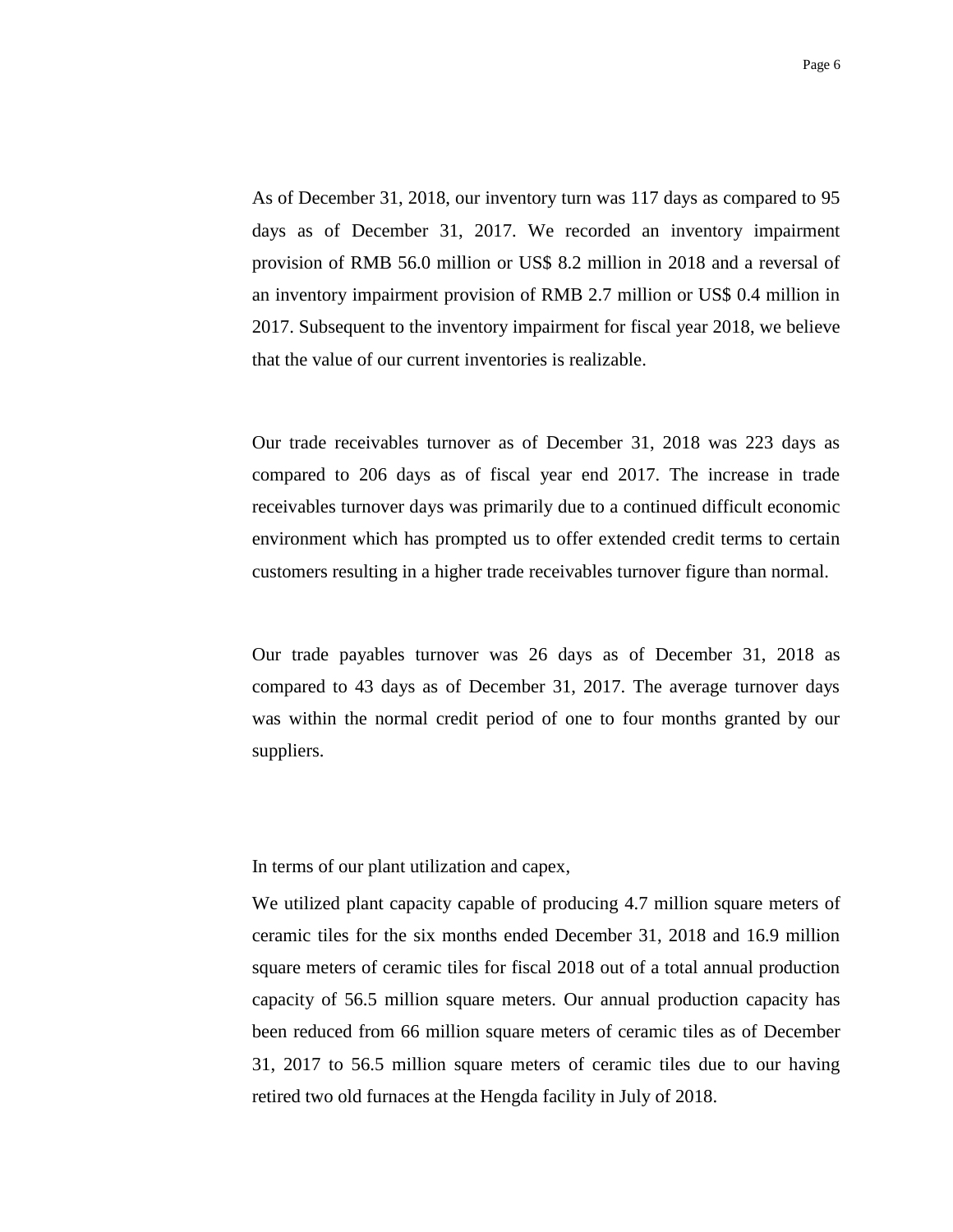Our Hengda facility has an annual production capacity of 27.7 million square meters of ceramic tiles as a result of the two old furnaces having been put out of use at the facility. The Company utilized production capacity capable of producing 2.3 million square meters of ceramic tiles for the six months ended December 31, 2018 and 9.8 million square meters of ceramic tiles for fiscal 2018.

Our Hengdali facility has an annual production capacity of 28.8 million square meters, excluding our leasing out 10 million square meters of production capacity to a third party, and we utilized production capacity capable of producing 2.4 million square meters of ceramic tiles for the six months ended December 31, 2018 and 7.1 million square meters of ceramic tiles for fiscal 2018.

Moving on to our business outlook, sales in the second half of 2018 sharply decreased due to an unexpected slowdown in China's real estate sector. In an effort to bolster sales, in July of 2018, we decreased the pricing of our ceramic tile products by an average of 10%. This follows a pricing increase of 5% that we instituted in April of 2018 following three price raises beginning in April of 2017. However, the 10% price decrease in July 2018 could not offset the sudden fall in our sales volume due to deteriorating market conditions that persisted through the second half of 2018, and we do not believe that further price decreases would have had a beneficial effect upon sales volume. To address the current market environment, we plan upon expanding our sales force to procure new customers, increasing our marketing to large property developers in targeted cities, and bolstering our R&D efforts to develop new products in order to expand our market.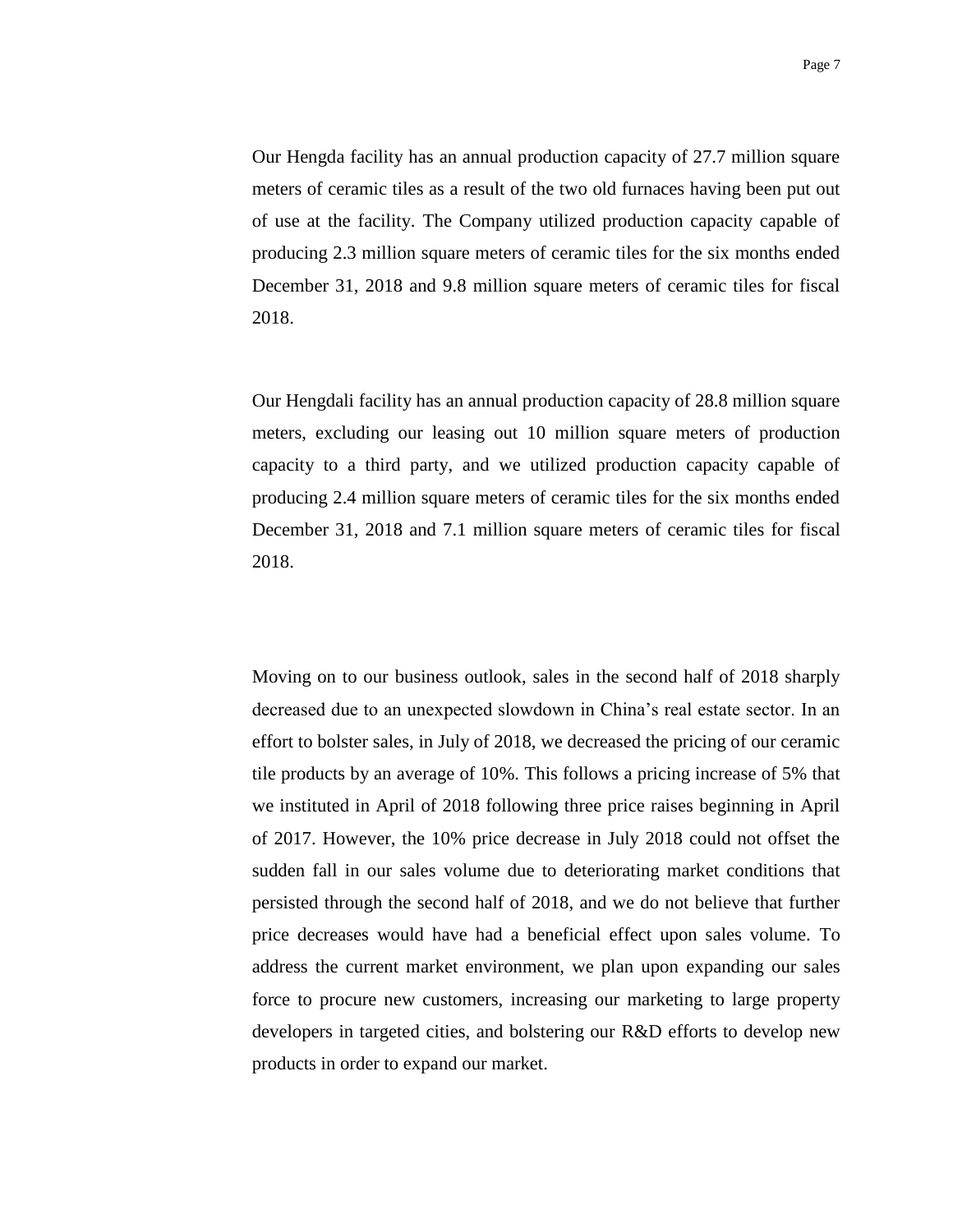Looking ahead to the remainder of 2019, and based on the information currently available to us, we expect market conditions to continue to be challenging due to a slowing domestic economy and government regulations intended to stabilize real estate prices and slow real estate development. For example, the central government has imposed lending curbs, higher mortgage rates and down payments, a price cap on new developments and restrictions on the number of homes each family can buy. This has led to some restraint on the part of property developers to develop new residential housing due to continued uncertainty, resulting in a slowing construction sector.

We believe that China's property market is resilient long-term, and that despite specific austerity measures in certain cities, there is substantial potential for property development in many regions. New home prices in China showed a recent monthly uptick reversing four months of decreases which was fueled by China's smaller third and fourth tier cities, a sector in which the Company is particularly focused.

We typically receive orders from customers one or two months in advance of production on a rolling basis. However, due to the potential for continued difficult market conditions in 2019, there has been a decreased demand for our products, and as of December 31, 2018, we did not have any backlog. The Company believes that the reduction in backlog has to do with a general slowdown in the construction industry in China as customers are continuing to defer orders and/or are waiting to start new projects.

Our building materials sector is continuing to work through excessive production capacity while government mandates to convert to cleaner and more expensive fuel sources could result in smaller, less well capitalized competitors exiting the space. We believe that we have a competitive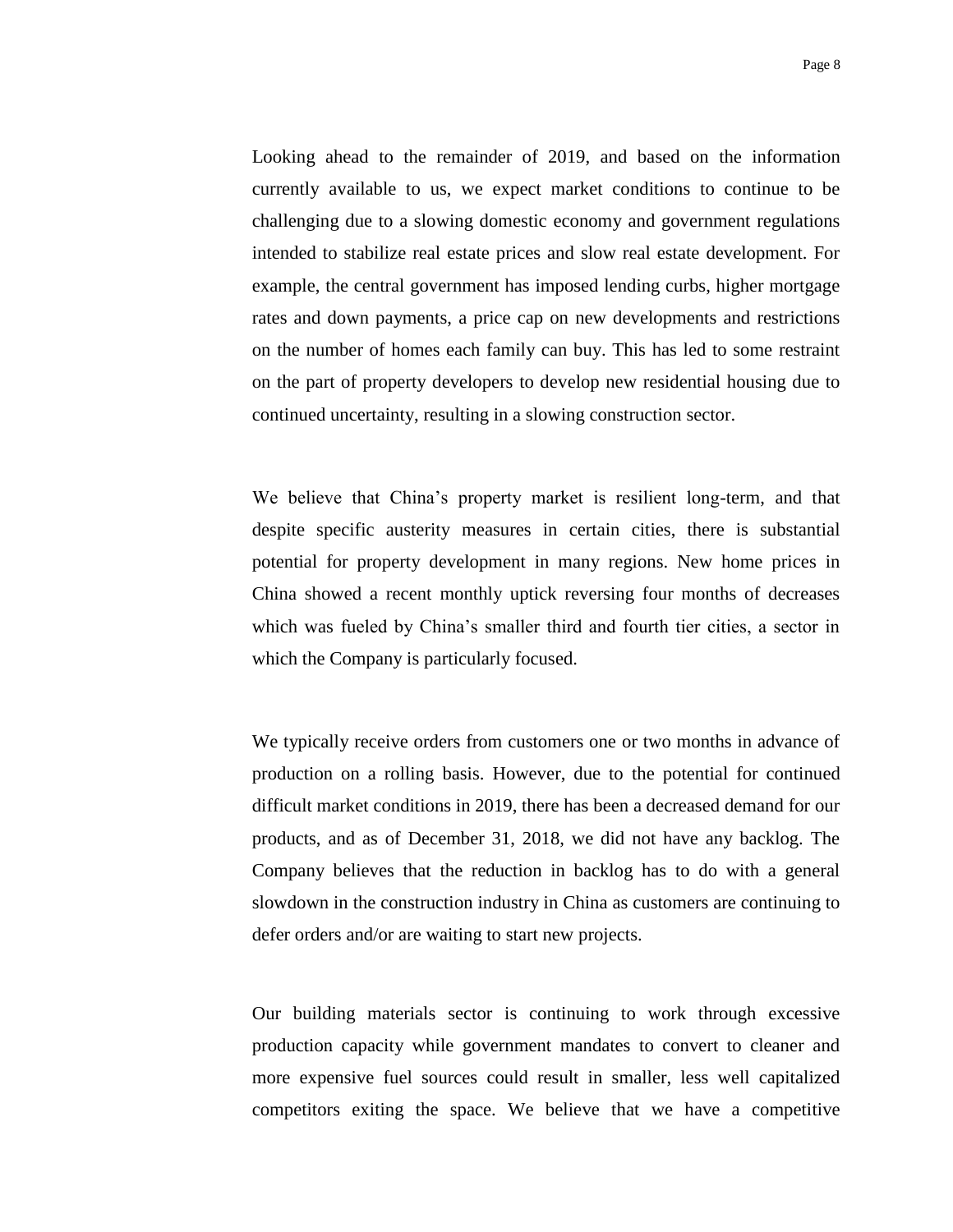advantage in our sector due to our brand name recognition, extensive product platform, marketing expertise and modernized operating efficiencies.

This business outlook reflects the Company's current and preliminary views, which are subject to change and is subject to risks and uncertainties, as well as risks and uncertainties identified in the Company's public filings.

At this point, we would like to open up the call to any questions pertaining to our second half and fiscal year end 2018 financial results. Operator?

Operator: At this time, I would like to ask everyone in order to ask questions, please press star then the number one on your telephone keypad.

Operator: We haveThe first question comes from Howard Flinker. Your line is open, please ask your question.

Howard Flinker: I have one simple question. How many shares do you have outstanding?

Edmund Hen: You mean total outstanding shares?

Howard Flinker: Yes

- Edmund Hen: Currently, about six million shares.
- Howard Flinker: Six million or 4.6.
- Edmund Hen: Six million.
- Howard Flinker: Approximately or exactly.
- Edmund Hen: Approximately.